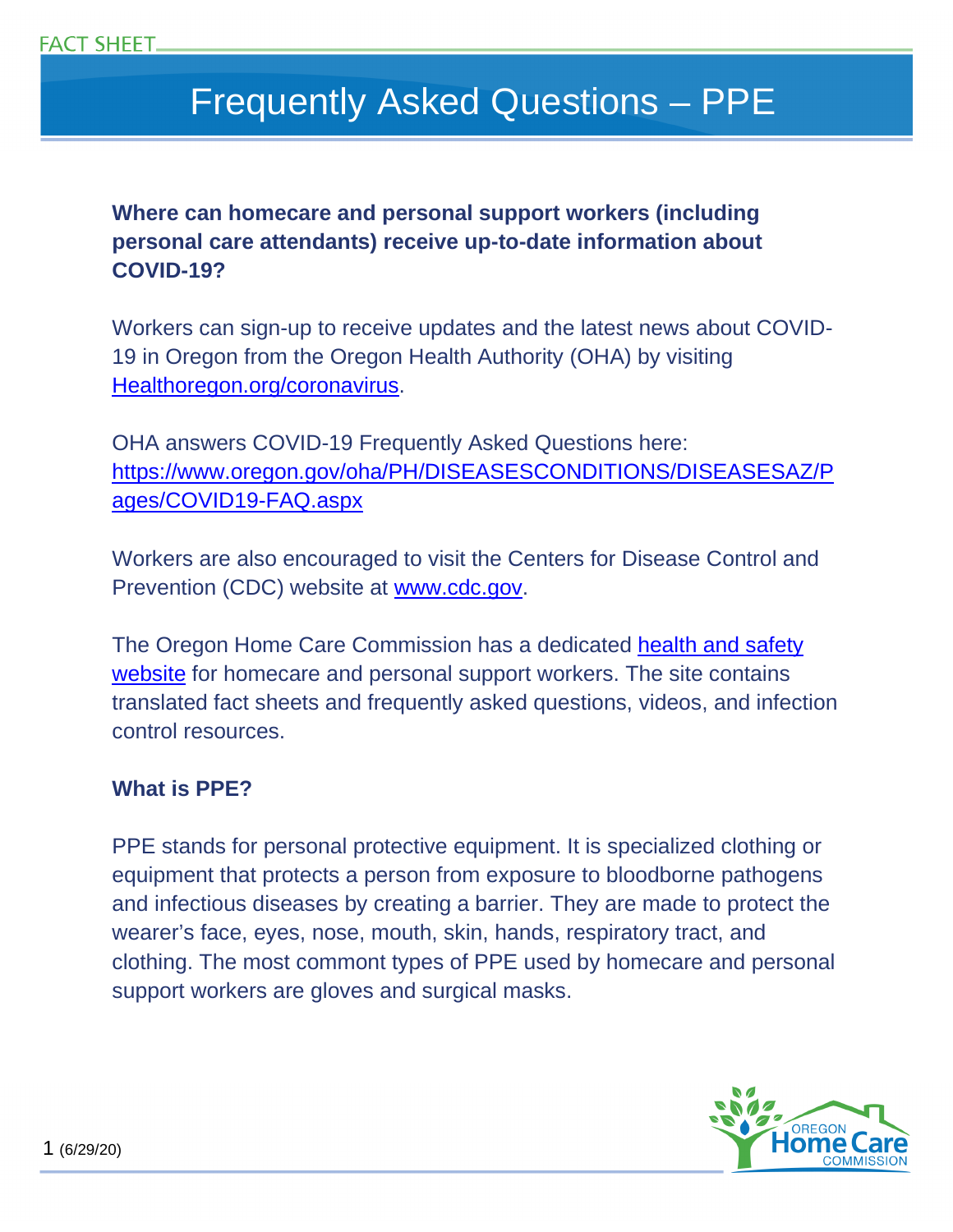## **When should PPE be used?**

During the COVID-19 pandemic, gloves and surgical masks should be worn when providing direct services and support to an individual, such as helping with personal care, and when in the individual's home. Otherwise, PPE is used when there is a risk of contact with bodily fluids.

The Office of Developmental Disabilities Services (ODDS) has provided additional guidance for people with intellectual and developmental disabilities (I/DD) and those who support them. Please follow this link to see an infographic: https://www.oregon.gov/DHS/SENIORS-DISABILITIES/DD/ODDS%20Resource%20Library/COVID-ODDS-Mask-Infographic-Final.pdf

### **What is the correct way to put on and take off gloves and masks?**

Information provided by the CDC is available on OHCC's health and safety website (infection control resources) that provides examples of how to safely put on and take off PPE.

The CDC also offers videos demonstrating the proper way to put on and take off PPE.

Wash your hands before and immediately after taking off all PPE.

The CDC does not recommend reusing PPE.

**When can cloth face coverings be used when working as a homecare or personal support worker?** 

**The CDC provides important information about cloth face coverings here:** https://www.cdc.gov/coronavirus/2019-ncov/downloads/cloth-facecovering.pdf

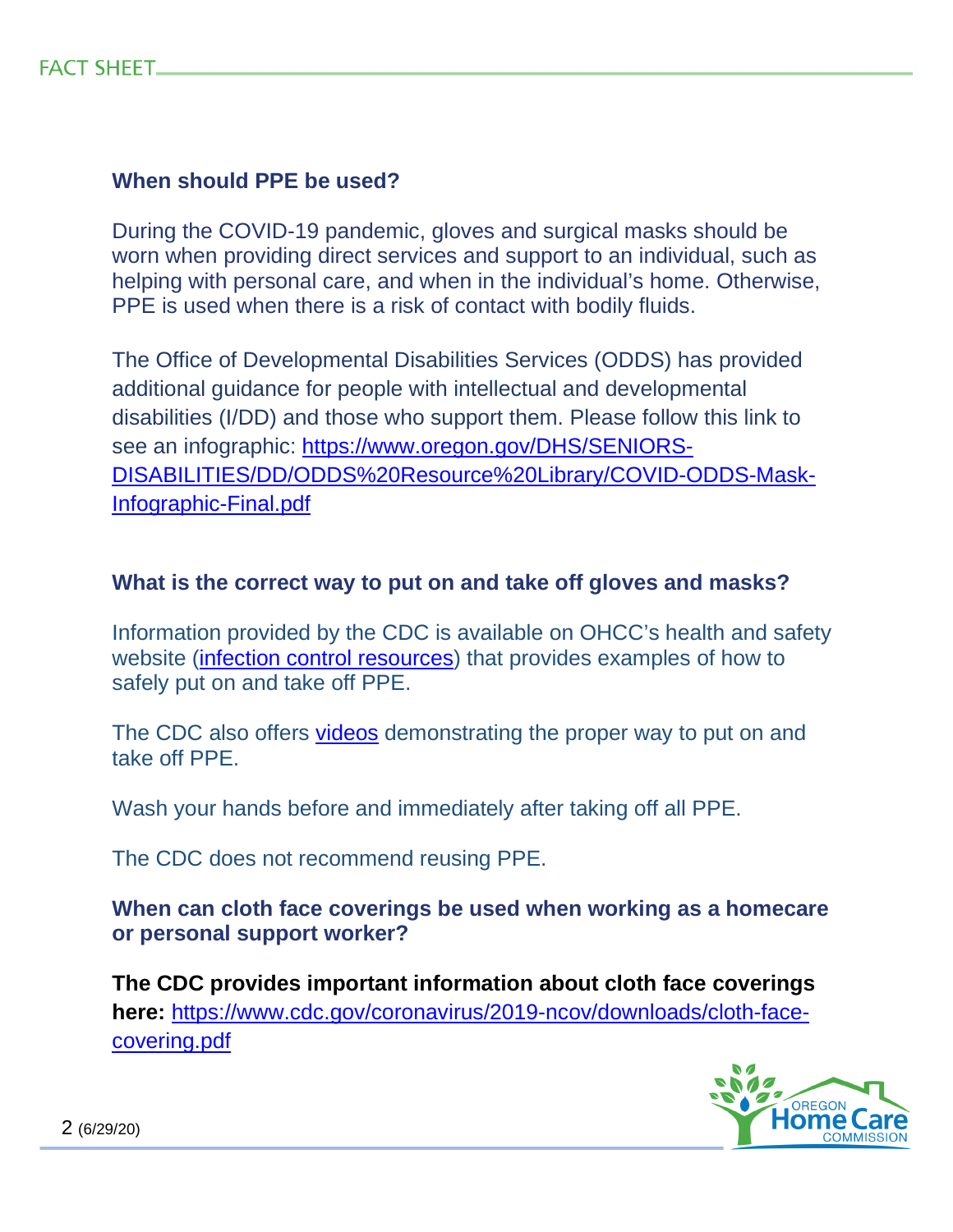The CDC recommends wearing cloth face coverings when leaving your home and in public places like the grocery store or pharmacy.

Consumer-employers or Employers of Record may request you wear a cloth face covering while working.

You may request one cloth face covering for each consumer you support. Please use a clean face covering for each person and wash the coverings after each use. Keep the cloth face coverings in separate bags.

#### **How should cloth face coverings be cleaned and how often?**

According to the CDC, cloth face coverings can be cleaned in a washing machine and should be washed after each use. The CDC provides information about how to wash cloth face coverings here: https://www.cdc.gov/coronavirus/2019-ncov/prevent-getting-sick/how-towash-cloth-face-coverings.html

#### **What is the best way to remove a cloth face covering?**

Do not touch your eyes, nose, or mouth when removing a cloth face covering and wash your hands immediately after removing.

#### **Where do I find information about making cloth face coverings?**

Please visit the CDC's website at www.cdc.gov for videos and tutorials on how to make cloth face coverings.